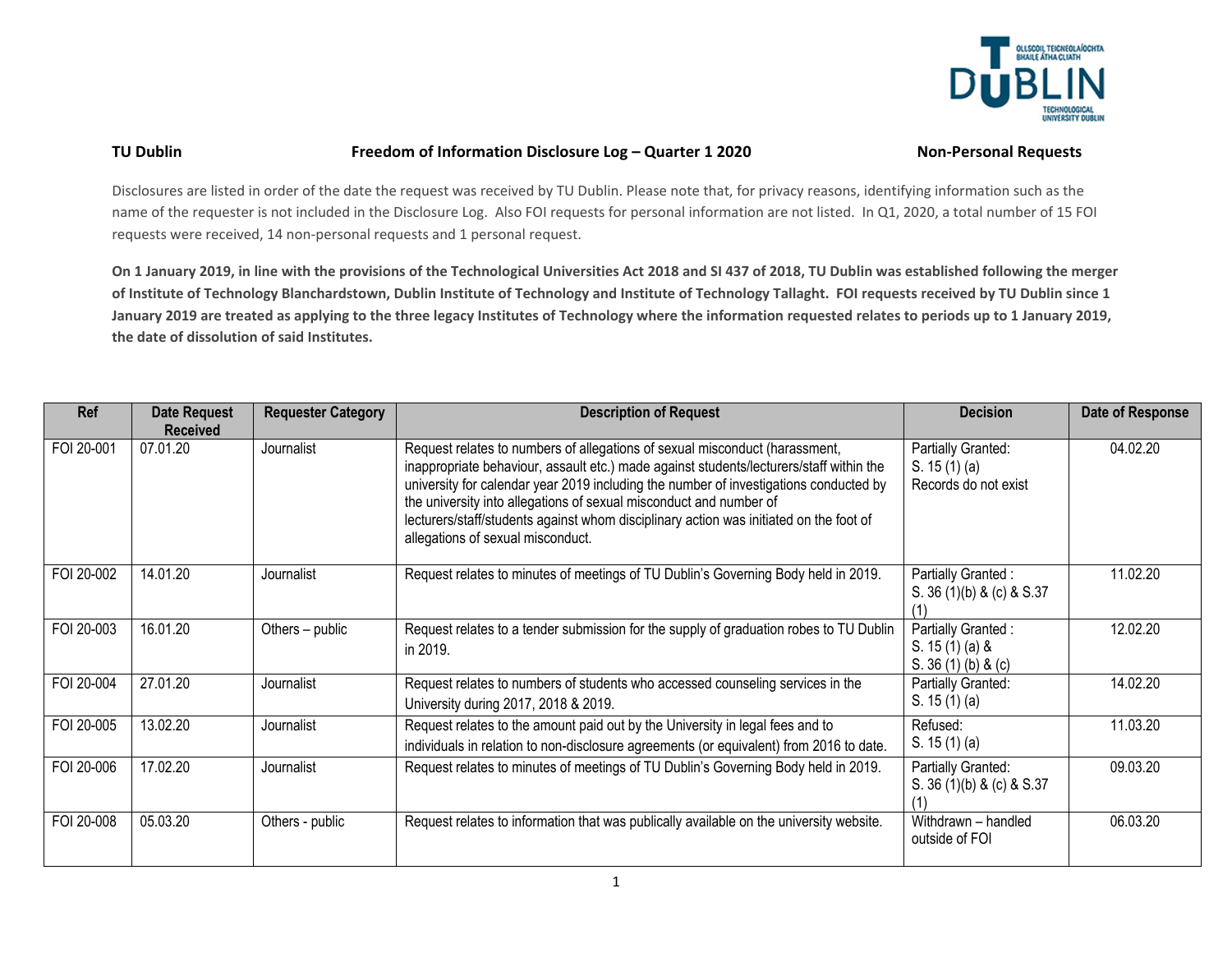

# **TU Dublin Freedom of Information Disclosure Log – Quarter 1 2020 Non-Personal Requests**

| FOI 20-009 | 05.03.20 | Journalist | Request relates to purchase orders in excess of €20,000 from August 2016 to August<br>2019.                                                | Granted            | 03.04.20 |
|------------|----------|------------|--------------------------------------------------------------------------------------------------------------------------------------------|--------------------|----------|
| FOI 20-010 | 05.03.20 | Journalist | Request relates to non-disclosure agreements (NDAs) signed over the past five years                                                        | Refused:           | 03.04.20 |
|            |          |            | over student grievances.                                                                                                                   | S. $15(1)(a)$      |          |
| FOI 20-011 | 05.03.20 | Journalist | Request relates to the number of students found to have plagiarised work in each of                                                        | Partially Granted: | 03.04.20 |
|            |          |            | the past three years, to include details and breakdown of same and the type of anti-                                                       | S. $15(1)(a)$      |          |
|            |          |            | plagiarism technology used by the university.                                                                                              |                    |          |
| FOI 20-012 | 10.03.20 | Journalist | Request relates to                                                                                                                         | Partially Granted: | 08.04.20 |
|            |          |            | employment figures for staff in the University in continuous employment in excess<br>of two years but not on a CID for last academic year; | S. $15(1)(a)$      |          |
|            |          |            | The number of staff receiving payment through the occasional hourly payment<br>$\bullet$                                                   |                    |          |
|            |          |            | system and the amount of payment received by them for the past academic year;                                                              |                    |          |
|            |          |            | The total remuneration paid to non-permanent and/or casual lecturing staff -<br>$\bullet$                                                  |                    |          |
|            |          |            | excluding adjunct professors - and the number of non-permanent and/or casual                                                               |                    |          |
|            |          |            | lecturing staff employed for the past academic year;                                                                                       |                    |          |
|            |          |            | The number of PhD students teaching, supervising or conducting other activities<br>$\bullet$                                               |                    |          |
|            |          |            | such as tutorials with no monetary compensation or as part of a condition of their                                                         |                    |          |
|            |          |            | PhD funding for each of the past academic year;                                                                                            |                    |          |
|            |          |            | The number of workers on visas versus EU/UK citizens for the past academic<br>year.                                                        |                    |          |
| FOI 20-013 | 10.03.20 | Journalist | Request relates to payments to staff or PhD students with One4All vouchers from 01                                                         | Partially Granted: | 08.04.20 |
|            |          |            | January 2017 to March 2020 in lieu of pay for services (e.g. teaching, tutoring etc.).                                                     | S. $15(1)(a)$      |          |
| FOI 20-014 | 10.03.20 | Journalist | Request relates to complaints made by staff members about their employment status                                                          | Partially Granted: | 08.04.20 |
|            |          |            | from 01 January 2017 to March 2020 including any memos regarding cuts to hourly                                                            | S. $15(1)(a)$      |          |
|            |          |            | rates for casual work for the same period.                                                                                                 |                    |          |
| FOI 20-015 | 10.03.20 | Journalist | Request relates to final reports by external consultants e.g. PWC to review aspects of                                                     | Partially Granted: | 08.04.20 |
|            |          |            | recruitment / retention policy or operations on recruitment and retention from 01<br>January 2015 to 10 March 2020.                        | S. $15(1)(a)$      |          |